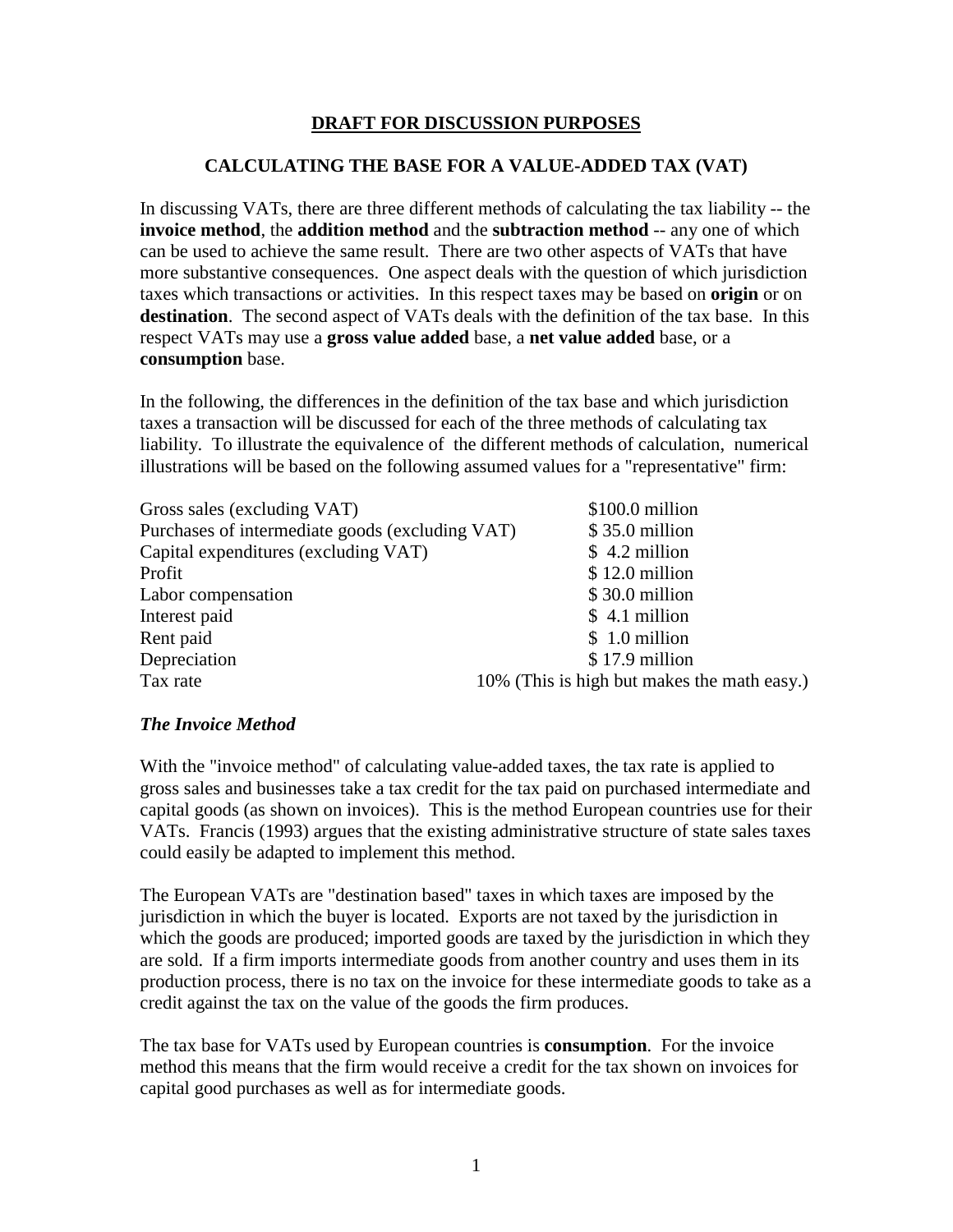**Case 1.** Suppose our "representative firm" sells all of its output to consumers within its own country and buys all of its intermediate and capital goods from domestic suppliers. It would add the 10% VAT to the invoices for the goods it sells, and the firms supplying intermediate and capital goods would have also added the 10% VAT to their invoices. How much tax our representative firm actually remits to the government is determined as follows:

| Total tax on invoices for goods sold<br>- credit for tax on invoices for intermediate goods purchased<br>- credit for tax on invoices for capital goods purchased | \$10.0 million<br>- 3.5 million<br>- .42 million |
|-------------------------------------------------------------------------------------------------------------------------------------------------------------------|--------------------------------------------------|
| Tax remitted by the representative firm                                                                                                                           | $$6.08$ million                                  |
| Tax remitted by suppliers                                                                                                                                         | $$3.92$ million                                  |

**Case 2.** All of the intermediate and capital goods purchased by the representative firm were imported and the representative firm sold all its output to domestic consumers. The representative firm would include a total of \$10.0 million in tax on invoices for the goods it sold to consumers, but there would be no taxes on invoices from suppliers for which it would receive credit. Thus the representative firm would remit \$10.0 million to the government.

**Case 3.** All of the intermediate and capital goods were purchased from domestic suppliers and 20% of the representative firm's output was exported. The representative firm would only include the VAT on the \$80 million of goods sold to domestic consumers, so its remittance to the government would be calculated as follows:

| Total tax on invoices for goods sold                          | \$8.0 million   |
|---------------------------------------------------------------|-----------------|
| - credit for tax on invoices for intermediate goods purchased | - 3.5 million   |
| - credit for tax on invoices for capital goods purchased      | - .42 million   |
|                                                               |                 |
| Tax remitted by the representative firm                       | $$4.08$ million |
|                                                               |                 |
| Tax remitted by suppliers                                     | $$3.92$ million |

As illustrated by the three cases above, European VATs apply to consumption (rather than production) within a country.

In order to tax business activity within a state, an origin-based tax is used. The invoice method of calculating tax payments could still be used, but the tax would have to be applied to the value of all goods produced within the state ("exports" would be included) and credit would be given for taxes on intermediate goods produced in other states and used by firms within the state. However, if other states are not using a similar method of taxation, invoices for these "imported" intermediate goods will not show any taxes to credit, resulting in inconsistent treatment of businesses using intermediate goods purchased in-state and out-of-state. The calculations would be similar to Case 1 above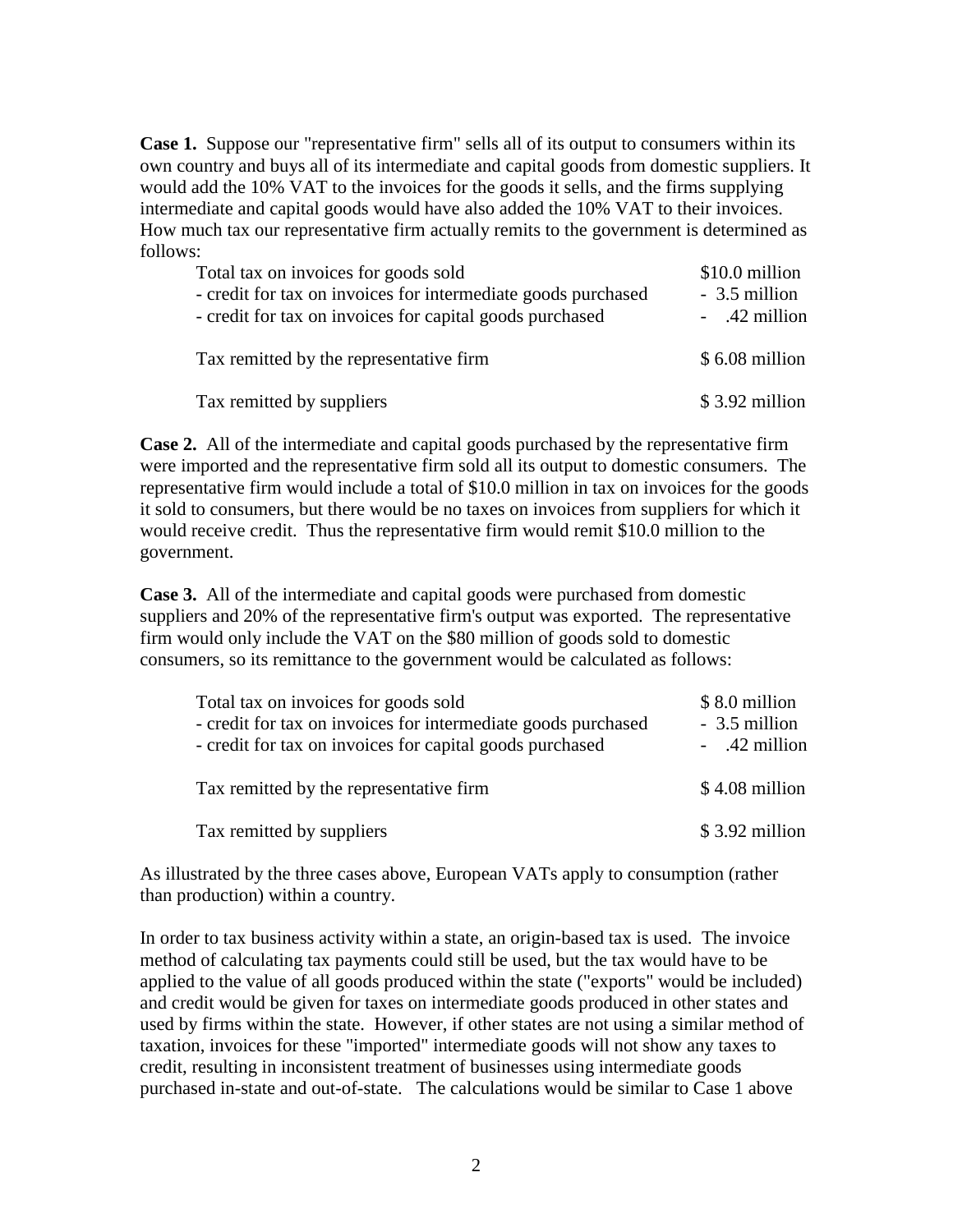except only domestic suppliers of intermediate and capital goods would be remitting taxes to the country of the representative firm and it would not matter whether the representative firm was selling its output to domestic or foreign buyers.

#### *The Addition Method For VAT*

Implementing the addition method of calculating an origin-based VAT would be based on information currently used in calculating taxes on business income. The value added by a business equals the sum of the incomes of those who supplied labor and capital to the business. Thus we could add

| Profit (before federal income tax)                   | \$12.0 |
|------------------------------------------------------|--------|
| $+$ Compensation (wages, salaries & fringe benefits) | 30.0   |
| + Interest paid (less interest received)             | 4.1    |
| $+$ Net rent paid                                    | 1.0    |
|                                                      |        |
| $=$ "Net value added"                                | \$46.6 |
|                                                      |        |

Or, to get "gross value added," we could also add depreciation. Gross value added =  $46.6 + 17.9 = $64.5$ 

The value-added taxes used in Europe and Michigan's "Single Business Tax" adopted in 1975 are "consumption type" VATs, i.e. they effectively exclude investment expenditures from the VAT. Using the addition method, this result is achieved by deducting capital expenditures from the tax base:

| Profit (before federal income tax)                   | \$12.0 |
|------------------------------------------------------|--------|
| $+$ Compensation (wages, salaries & fringe benefits) | 30.0   |
| + Interest paid (less interest received)             | 4.1    |
| $+$ Net rent paid                                    | 1.0    |
| $+$ Depreciation                                     | 17.9   |
| - Capital expenditures                               | $-4.2$ |
| $=$ Tax base for consumption-type VAT                | \$60.8 |

The tax liability would then be calculated by multiplying the tax base by the tax rate. Tax remitted by the representative firm  $$ 6.08$  million

Note that this is the same amount as the consumption-type VAT calculated by the invoice method for Case 1 in which all of the output of the firm was sold and all of the intermediate and capital goods were produced within the jurisdiction, so the distinction between origin and destination based taxes does not matter in this particular case. In other cases the origin-based addition method may not be equivalent to a tax on consumption within the jurisdiction even though the consumption-type definition of the tax base is used.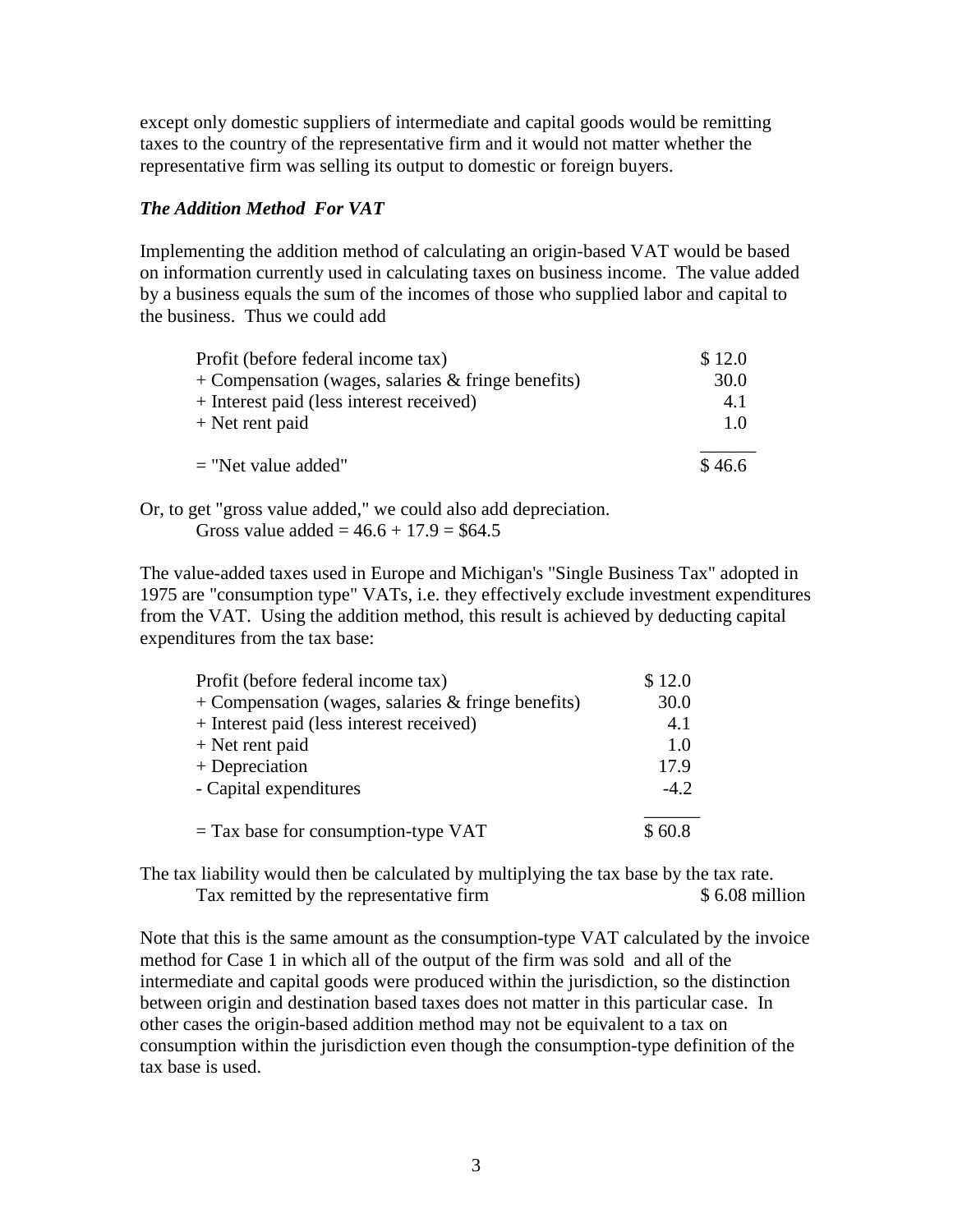### *Michigan's Single Business Tax (SBT)*

Michigan' SBT departed from this definition of a consumption-type VAT calculated by the addition method in several ways. The major differences were:

1) Rent paid was not included in the tax base, and rent received was not subtracted. 2) There was a "gross receipts reduction" that limited the tax base to 50% of gross receipts. This benefited firms with a high ratio of value added to gross receipts such as professional services and vertically integrated firms.

3) There was a "labor intensity reduction" that reduced the tax base by the amount that labor compensation exceed 63% of value added. This benefited labor-intensive businesses such as construction and retailing.

If value added were considered to be the "appropriate" tax base, all of these departures from that concept would be regarded as inappropriate.

For multi-state businesses a state VAT, like a state corporate income tax, requires apportionment of the tax base among states. Michigan's SBT used a three-factor formula based on the proportions of property and payroll located in Michigan and the proportion of sales with Michigan destinations to apportion compensation, net interest payments and profit. For the capital expenditure deduction, investments in real depreciable property in Michigan were deducted and investments in depreciable personal property were apportioned according to two factors, payroll and property. (From the standpoint of encouraging investment in the state of Michigan, it would have been better to deduct investments in personal property that were actually located in Michigan.)

# *The Subtraction Method*

This method can used for either an "income-type" VAT (on net value added) or consumption-type VAT. For an origin-based tax, "gross receipts" included all receipts for goods produced within the jurisdiction; for a destination-based tax only sales to buyers within the jurisdiction would be included. Under this method the tax base for a consumption-type VAT is calculated as

| Gross receipts                         | \$100.0 |
|----------------------------------------|---------|
| - Cost of intermediate goods purchased | $-35.0$ |
| - Cost of capital goods purchased      | $-4.2$  |
| $=$ Tax base for consumption-type VAT  | \$60.8  |
|                                        |         |

The tax liability would then be calculated by multiplying the tax base by the tax rate.

Tax remitted by the representative firm  $$ 6.08$  million Again, this is the same amount as the consumption-type VATs calculated by the invoice or subtraction methods.

The tax base for an income-type VAT is calculated as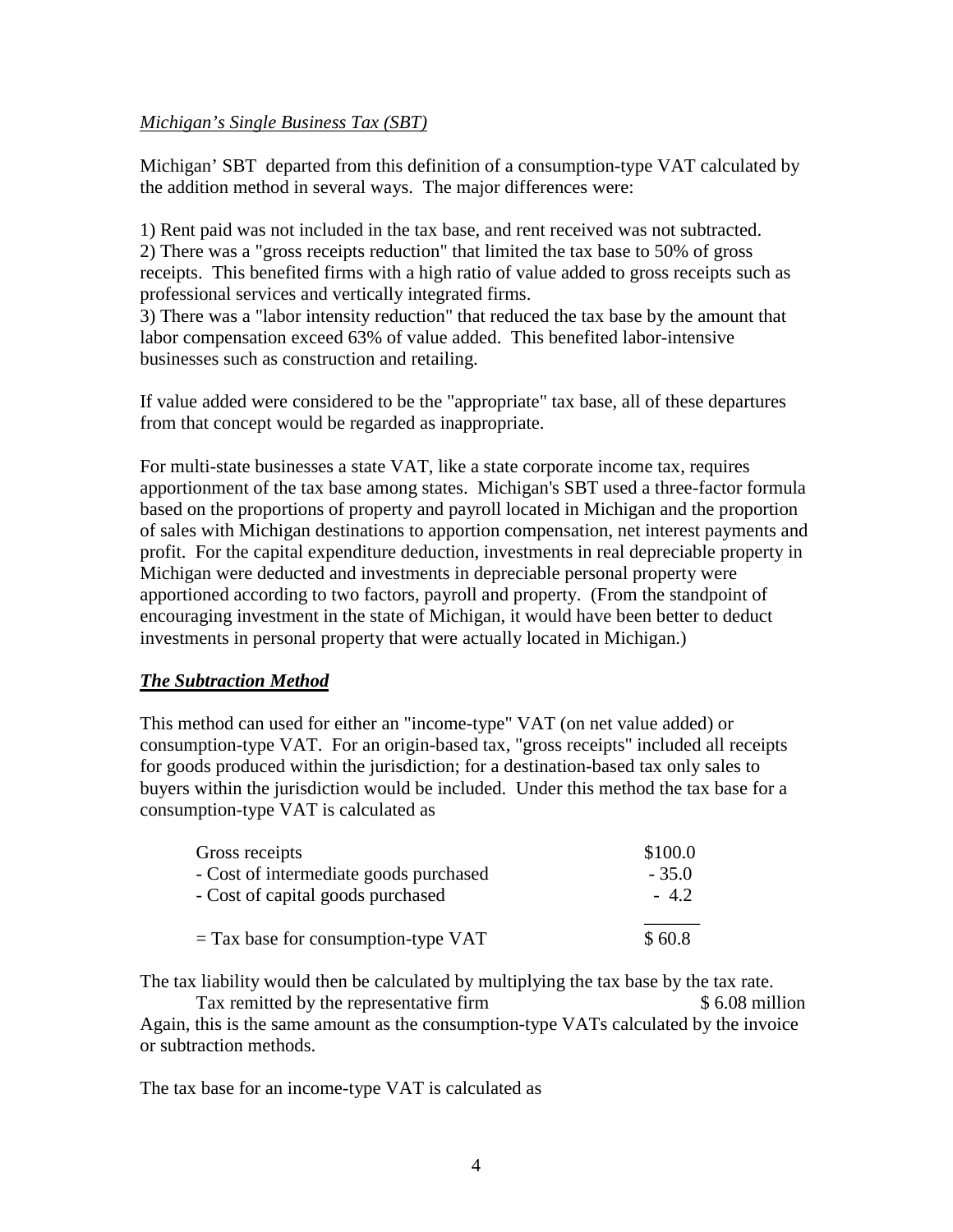| Gross receipts                         | \$100.0 |
|----------------------------------------|---------|
| - Cost of intermediate goods purchased | $-35.0$ |
| - Depreciation                         | $-17.9$ |
| $=$ Tax base for income-type VAT       | \$46.6  |

The tax liability would then be calculated by multiplying the tax base by the tax rate.

Michigan imposed a "Business Activities Tax" from 1953 to 1967 that was an incometype VAT using the subtraction method for calculating the tax liability.

Strauss (1987, 108) suggests that a VAT using the subtraction method might be less vulnerable to a constitutional challenge in Washington than a VAT using the addition method because the former looks more like a sales tax while the latter looks like an income tax, although in an economic sense they are identical. Indeed the VAT tax proposed for Washington by Rep. Dan Grimm in 1988 used the subtraction method of calculating a consumption-type VAT.

### **Advantages of VAT Taxes**

In comparison with a tax on corporate profits, the advantages of a VAT like the SBT are:

- It is neutral with respect to the form of business organization, corporate or unincorporated.
- It is neutral with respect to financing, debt or equity.
- Revenues are more stable over the business cycle.

In comparison with a tax on gross receipts like the B&O tax, Oakland and Testa (1996) point out two advantages of a VAT:

- In the absence of taxes more precisely based on the costs of providing government services to businesses and on the external costs businesses impose on the community, taxes related to the size of a business as measured by value added may be a reasonable approximation of these costs.
- VATs avoid the "pyramiding" of taxes that occurs with gross receipts taxes in which purchased inputs are taxed and the cost of these inputs included in the price of the product is taxed again when the product is sold.

#### **REFERENCES**

Barlow, Robin, and Jack S. Connell, Jr. "The Single Business Tax." Pp. 673-719 in Harvey E. Brazer (ed.), Michigan's Fiscal and Economic Structure. Ann Arbor: University of Michigan Press, 1982.